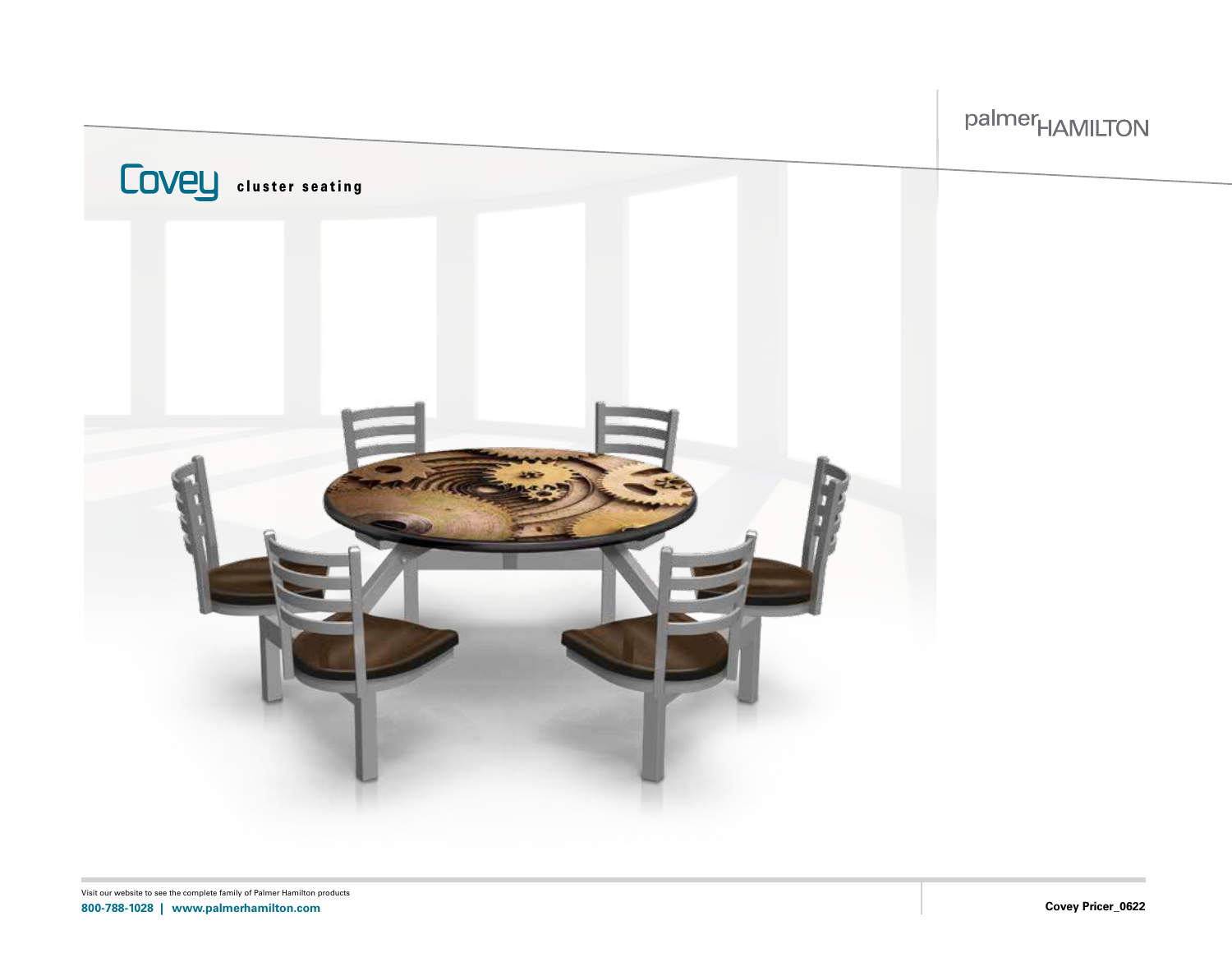**COVEL** cluster seating

|                       |                                                                                                       |                          |                                       | <b>COMPONENTS</b>                                                                                                                                                  |                                                    | <b>TOPS</b>                                                           |                                                     |                                                     |                                                     |                                                                                                                                          | <b>ADDERTO LIST</b>                   |  |
|-----------------------|-------------------------------------------------------------------------------------------------------|--------------------------|---------------------------------------|--------------------------------------------------------------------------------------------------------------------------------------------------------------------|----------------------------------------------------|-----------------------------------------------------------------------|-----------------------------------------------------|-----------------------------------------------------|-----------------------------------------------------|------------------------------------------------------------------------------------------------------------------------------------------|---------------------------------------|--|
|                       |                                                                                                       |                          |                                       |                                                                                                                                                                    | <b>INDOOR/OUTDOOR</b>                              |                                                                       | <b>INDOOR ONLY</b>                                  |                                                     |                                                     | <b>INDOOR ONLY</b>                                                                                                                       |                                       |  |
|                       | <b>MODEL#</b>                                                                                         | <b>SEATS</b>             | <b>TABLE</b><br>HEIGHT/<br><b>TOP</b> |                                                                                                                                                                    | <b>FIBERGLASS</b>                                  | <b>CORIAN®</b>                                                        | <b>PVC</b>                                          | <b>POURED EDGE</b><br><b>BULLNOSE PROFILE</b>       | <b>EDGEGUARD</b>                                    | <b>GROUP 2</b><br><b>LAMINATE</b>                                                                                                        | <b>CUSTOM LOGO</b><br><b>LAMINATE</b> |  |
| <b>STAND UP ROUND</b> | PH-SU36RD                                                                                             | $\overline{\phantom{m}}$ | 42"H<br>36" round                     | Four person round<br>List Price                                                                                                                                    | \$2,072                                            | \$2,735                                                               | \$1,365                                             | \$1,322                                             | \$1,084                                             | \$68                                                                                                                                     | \$649                                 |  |
|                       |                                                                                                       |                          |                                       | <b>Options to List</b><br>• Anchor option<br>• Cored in option<br>· Umbrella Hole<br>• Custom Logo                                                                 | \$35<br>\$47<br>N/A<br>N/A                         | \$35<br>\$47<br>N/A                                                   | \$35<br>\$47<br>N/A                                 | \$35<br>\$47<br>N/A                                 | \$35<br>\$47<br>N/A                                 | $\overline{\phantom{0}}$<br>$\overline{\phantom{m}}$<br>$\overline{\phantom{m}}$                                                         |                                       |  |
| 4-SEAT                | PH-4S36RD<br>(Standard: Fixed seats,<br>glides, wood seats<br>indoor, fiberglass seats<br>outdoor)    | $\overline{4}$           | 29"H<br>36" round                     | Four person round<br><b>List Price</b>                                                                                                                             | \$5,015                                            | \$5,528                                                               | \$3,311                                             | \$3,322                                             | \$3,084                                             | \$68                                                                                                                                     | \$649                                 |  |
|                       |                                                                                                       |                          |                                       | <b>Options to List</b><br>. Swivel Adder to list<br>• Anchor option<br>• Cored in option<br>• Fiberglass Seats<br>• Wood Seats<br>· Umbrella Hole<br>• Custom Logo | \$263<br>\$65<br>\$60<br>standard<br>\$98<br>\$558 | \$263<br>\$65<br>\$60<br>standard<br>$\overline{\phantom{m}}$<br>Call | \$263<br>\$65<br>\$60<br>\$512<br>standard<br>N/A   | \$263<br>\$65<br>\$60<br>\$512<br>standard<br>N/A   | \$263<br>\$65<br>\$60<br>\$512<br>standard<br>N/A   | $\overline{\phantom{0}}$<br>$\overline{\phantom{m}}$<br>$\overline{\phantom{0}}$<br>$\overline{\phantom{0}}$<br>$\overline{\phantom{0}}$ |                                       |  |
|                       | PH-3S36RD-WC<br>(Standard: Fixed seats,<br>glides, wood seats<br>indoor, fiberglass seats<br>outdoor) | $3 + 1WC$                | 29"H<br>36" round                     | Four person round<br><b>List Price</b>                                                                                                                             | \$6,898                                            | \$7,232                                                               | \$4,429                                             | \$4,515                                             | \$4,225                                             | \$68                                                                                                                                     | \$753                                 |  |
|                       |                                                                                                       |                          |                                       | <b>Options to List</b><br>. Swivel Adder to list<br>• Anchor option<br>• Cored in option<br>• Fiberglass Seats<br>• Wood Seats<br>· Umbrella Hole<br>• Custom Logo | \$526<br>\$65<br>\$60<br>standard<br>\$98<br>\$656 | \$526<br>\$65<br>\$60<br>standard<br>Call                             | \$526<br>\$65<br>\$60<br>\$1,023<br>standard<br>N/A | \$526<br>\$65<br>\$60<br>\$1,023<br>standard<br>N/A | \$526<br>\$65<br>\$60<br>\$1,023<br>standard<br>N/A | $\overline{\phantom{0}}$<br>$\overline{\phantom{0}}$<br>$\overline{\phantom{0}}$<br>$\equiv$<br>$\overline{\phantom{m}}$<br>$\equiv$     |                                       |  |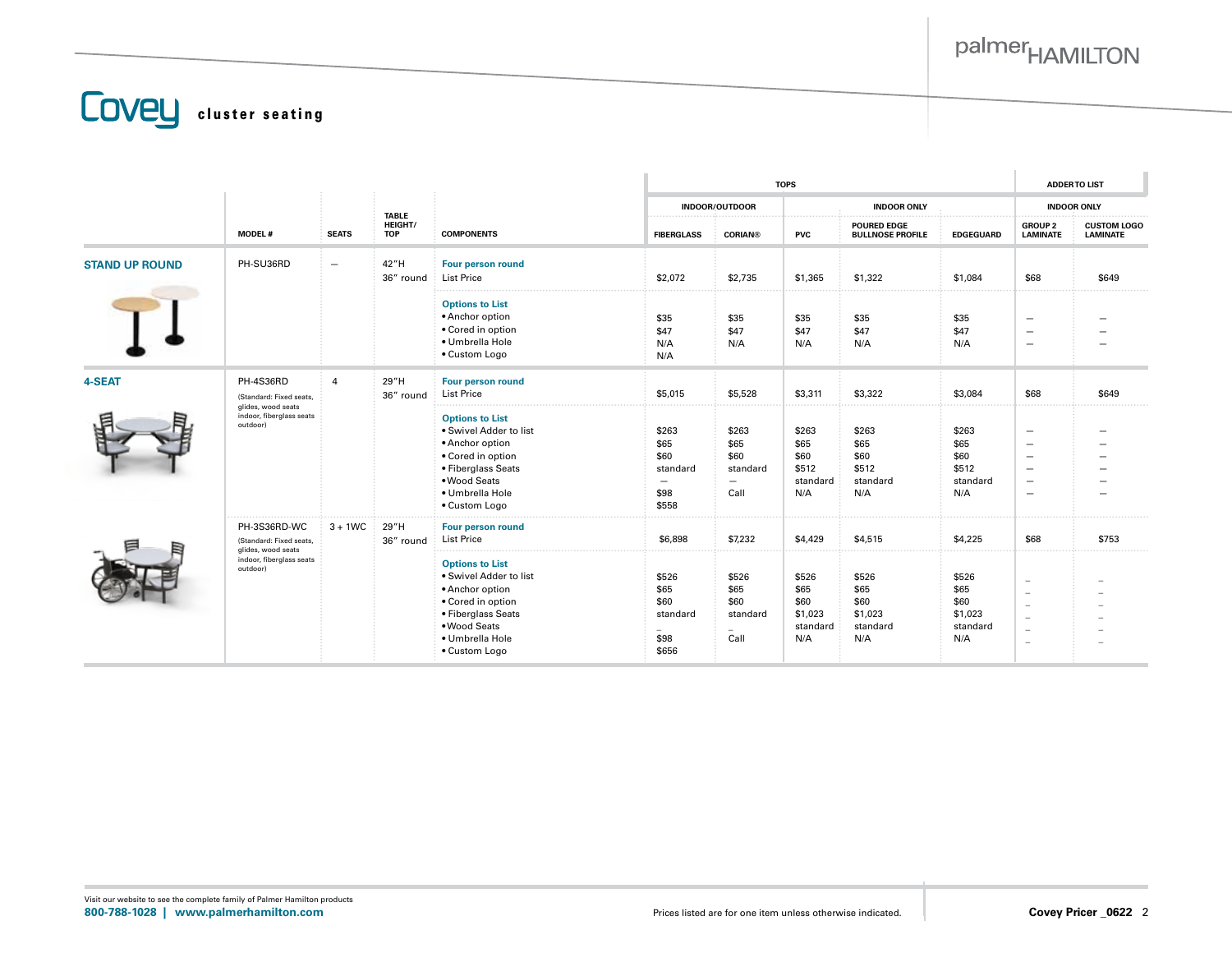**COVEL** cluster seating

|                      |                                                               |                | <b>TABLE</b><br>HEIGHT/<br><b>TOP</b> | <b>COMPONENTS</b>                                                                                                                                                  |                                                    | <b>TOPS</b>                               |                                                     |                                                     |                                                     |                                                                                                                    | <b>ADDERTO LIST</b>                   |  |
|----------------------|---------------------------------------------------------------|----------------|---------------------------------------|--------------------------------------------------------------------------------------------------------------------------------------------------------------------|----------------------------------------------------|-------------------------------------------|-----------------------------------------------------|-----------------------------------------------------|-----------------------------------------------------|--------------------------------------------------------------------------------------------------------------------|---------------------------------------|--|
|                      |                                                               |                |                                       |                                                                                                                                                                    | <b>INDOOR/OUTDOOR</b>                              |                                           | <b>INDOOR ONLY</b>                                  |                                                     |                                                     | <b>INDOOR ONLY</b>                                                                                                 |                                       |  |
|                      | <b>MODEL#</b>                                                 | <b>SEATS</b>   |                                       |                                                                                                                                                                    | <b>FIBERGLASS</b>                                  | <b>CORIAN®</b>                            | <b>PVC</b>                                          | <b>POURED EDGE</b><br><b>BULLNOSE PROFILE</b>       | <b>EDGEGUARD</b>                                    | <b>GROUP 2</b><br><b>LAMINATE</b>                                                                                  | <b>CUSTOM LOGO</b><br><b>LAMINATE</b> |  |
| 6-SEAT               | PH-6S48RD<br>(Standard: Fixed seats,<br>glides, wood seats    | 6              | 29"H<br>48" round                     | <b>Six person round</b><br>List Price                                                                                                                              | \$6,898                                            | \$7,232                                   | \$4,429                                             | \$4,515                                             | \$4,225                                             | \$68                                                                                                               | \$753                                 |  |
|                      | indoor, fiberglass seats<br>outdoor)                          |                |                                       | <b>Options to List</b><br>. Swivel Adder to list<br>• Anchor option<br>• Cored in option<br>• Fiberglass Seats<br>• Wood Seats<br>· Umbrella Hole<br>• Custom Logo | \$526<br>\$65<br>\$60<br>standard<br>\$98<br>\$656 | \$526<br>\$65<br>\$60<br>standard<br>Call | \$526<br>\$65<br>\$60<br>\$1,023<br>standard<br>N/A | \$526<br>\$65<br>\$60<br>\$1,023<br>standard<br>N/A | \$526<br>\$65<br>\$60<br>\$1,023<br>standard<br>N/A | $\sim$<br>$\equiv$<br>$\overline{\phantom{a}}$<br>$\equiv$                                                         |                                       |  |
|                      | PH-5S48RD-WC<br>(Standard: Fixed seats,<br>glides, wood seats | $5 + 1WC$      | 29"H<br>48" round                     | <b>Six person round</b><br>List Price                                                                                                                              | \$6,350                                            | \$6,708                                   | \$4,111                                             | \$4,198                                             | \$3,909                                             | \$68                                                                                                               | \$753                                 |  |
|                      | indoor, fiberglass seats<br>outdoor)                          |                |                                       | <b>Options to List</b><br>• Swivel Adder to list<br>• Anchor option<br>• Cored in option<br>• Fiberglass Seats<br>• Wood Seats<br>· Umbrella Hole<br>• Custom Logo | \$439<br>\$65<br>\$60<br>standard<br>\$98<br>\$656 | \$439<br>\$65<br>\$60<br>standard<br>Call | \$439<br>\$65<br>\$60<br>\$856<br>standard<br>N/A   | \$439<br>\$65<br>\$60<br>\$856<br>standard<br>N/A   | \$439<br>\$65<br>\$60<br>\$856<br>standard<br>N/A   | ÷<br>$\overline{a}$<br>$\equiv$<br>$\overline{\phantom{m}}$<br>$\sim$<br>$\sim$                                    |                                       |  |
| 2-SEAT               | PH-2S2428<br>(Standard: Fixed seats,                          | $\overline{2}$ | 29"H<br>24" x 28"                     | Two person rectangle<br><b>List Price</b>                                                                                                                          | \$3,572                                            | \$4,109                                   | \$2,280                                             | \$2,365                                             | \$2,195                                             | \$36                                                                                                               | \$544                                 |  |
|                      | glides, wood seats<br>indoor, fiberglass seats<br>outdoor)    |                |                                       | <b>Options to List</b><br>· Swivel Adder to list<br>• Anchor option<br>• Cored in option<br>• Fiberglass Seats<br>• Wood Seats<br>· Umbrella Hole<br>• Custom Logo | \$176<br>\$65<br>\$60<br>standard<br>\$98<br>N/A   | \$176<br>\$65<br>\$60<br>standard<br>N/A  | \$176<br>\$65<br>\$60<br>\$344<br>standard<br>N/A   | \$176<br>\$65<br>\$60<br>\$344<br>standard<br>N/A   | \$176<br>\$65<br>\$60<br>\$344<br>standard<br>N/A   | $\sim$<br>$\overline{\phantom{m}}$<br>$\equiv$<br>$\overline{\phantom{a}}$<br>$\equiv$<br>$\overline{\phantom{a}}$ |                                       |  |
| 3-SEAT               | PH-2S2442-WC<br>(Standard: Fixed seats,                       | $2 + 1WC$      | 29"H<br>24" x 42"                     | Three person rectangle<br><b>List Price</b>                                                                                                                        | \$4,263                                            | \$4,857                                   | \$2,788                                             | \$2,872                                             | \$2,645                                             | \$40                                                                                                               | \$544                                 |  |
| (No photo available) | glides, wood seats<br>indoor, fiberglass seats<br>outdoor)    |                |                                       | <b>Options to List</b><br>· Swivel Adder to list<br>• Anchor option<br>• Cored in option<br>• Fiberglass Seats<br>• Wood Seats<br>· Umbrella Hole<br>• Custom Logo | s\$176<br>\$65<br>\$60<br>standard<br>\$98<br>N/A  | \$176<br>\$65<br>\$60<br>standard<br>N/A  | \$176<br>\$65<br>\$60<br>standard<br>N/A            | \$176<br>\$65<br>\$60<br>standard<br>N/A            | \$176<br>\$65<br>\$60<br>standard<br>N/A            | $\overline{\phantom{a}}$<br>$\qquad \qquad -$<br>÷<br>$\sim$<br>$\equiv$<br>$\overline{\phantom{0}}$               |                                       |  |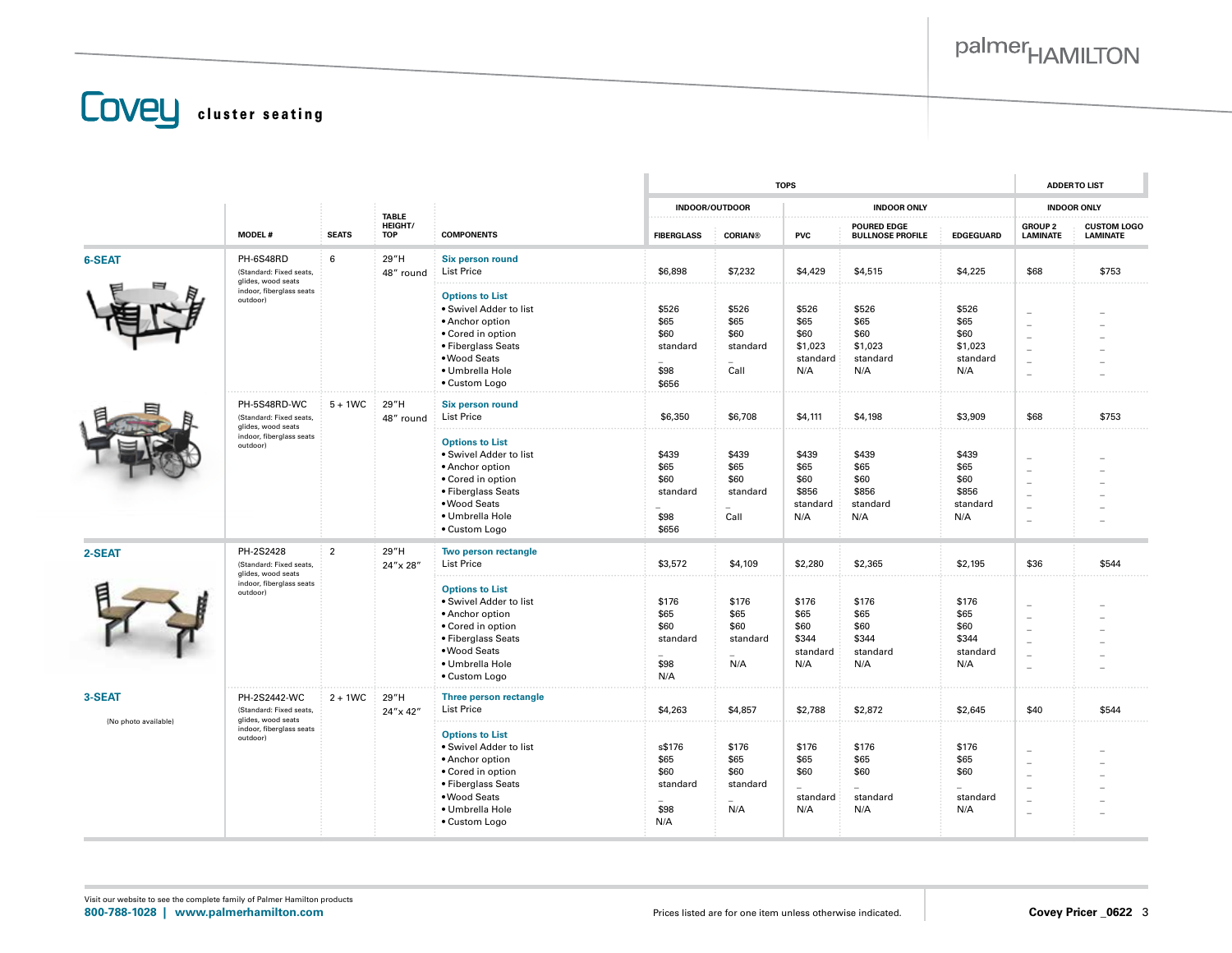**COVEL** cluster seating

|                        |                                                                                                        |                                                                                                                                                                                                                                             |                                                                             | <b>COMPONENTS</b>                                                                                                                                                  |                                                   |                                                                      |                                                   |                                                                                                                                                               |                                                   |                                                                                                                                                                      | <b>ADDERTO LIST</b>                   |
|------------------------|--------------------------------------------------------------------------------------------------------|---------------------------------------------------------------------------------------------------------------------------------------------------------------------------------------------------------------------------------------------|-----------------------------------------------------------------------------|--------------------------------------------------------------------------------------------------------------------------------------------------------------------|---------------------------------------------------|----------------------------------------------------------------------|---------------------------------------------------|---------------------------------------------------------------------------------------------------------------------------------------------------------------|---------------------------------------------------|----------------------------------------------------------------------------------------------------------------------------------------------------------------------|---------------------------------------|
|                        |                                                                                                        |                                                                                                                                                                                                                                             |                                                                             |                                                                                                                                                                    |                                                   | <b>INDOOR/OUTDOOR</b>                                                |                                                   | <b>INDOOR ONLY</b>                                                                                                                                            |                                                   |                                                                                                                                                                      | <b>INDOOR ONLY</b>                    |
|                        | <b>MODEL#</b>                                                                                          | <b>SEATS</b>                                                                                                                                                                                                                                | <b>TABLE</b><br>HEIGHT/<br><b>TOP</b>                                       |                                                                                                                                                                    | <b>FIBERGLASS</b>                                 | <b>CORIAN®</b>                                                       | <b>PVC</b>                                        | <b>POURED EDGE</b><br><b>BULLNOSE PROFILE</b>                                                                                                                 | <b>EDGEGUARD</b>                                  | <b>GROUP 2</b><br><b>LAMINATE</b>                                                                                                                                    | <b>CUSTOM LOGO</b><br><b>LAMINATE</b> |
| <b>2-SEAT HIGH-TOP</b> | PH-2S2428-42H<br>(Standard: Fixed seats,<br>glides, wood seats<br>indoor, fiberglass seats<br>outdoor) | $\overline{2}$                                                                                                                                                                                                                              | 42"H<br>24" x 28"                                                           | Two person rectangle<br><b>List Price</b>                                                                                                                          | \$\$3,925                                         | \$4,191                                                              | \$2,382                                           | \$2,439                                                                                                                                                       | \$2,270                                           | \$36                                                                                                                                                                 | \$544                                 |
|                        |                                                                                                        |                                                                                                                                                                                                                                             |                                                                             | <b>Options to List</b><br>. Swivel Adder to list<br>• Anchor option<br>• Cored in option<br>• Fiberglass Seats<br>• Wood Seats<br>· Umbrella Hole<br>• Custom Logo | \$176<br>\$65<br>\$60<br>standard<br>\$98<br>N/A  | \$176<br>\$65<br>\$60<br>standard<br>N/A                             | \$176<br>\$65<br>\$60<br>\$329<br>standard<br>N/A | \$176<br>\$65<br>\$60<br>\$329<br>standard<br>N/A                                                                                                             | \$176<br>\$65<br>\$60<br>\$329<br>standard<br>N/A | $\overline{\phantom{a}}$<br>$\overline{\phantom{0}}$<br>$\overline{\phantom{0}}$<br>$\overline{\phantom{m}}$<br>$\overline{\phantom{0}}$<br>$\overline{\phantom{m}}$ |                                       |
| 4-SEAT                 | PH-4S2442RECT<br>(Standard: Fixed seats,                                                               | $\overline{a}$                                                                                                                                                                                                                              | 29"H<br>24" x 42"                                                           | Four person rectangle<br><b>List Price</b>                                                                                                                         | \$5,037                                           | \$5,311                                                              | \$3,200                                           | \$3,285                                                                                                                                                       | \$3,057                                           | \$40                                                                                                                                                                 | \$539                                 |
| <b>4-SEAT HIGH-TOP</b> | glides, wood seats<br>indoor, fiberglass seats<br>outdoor)                                             |                                                                                                                                                                                                                                             |                                                                             | <b>Options to List</b><br>. Swivel Adder to list<br>• Anchor option<br>• Cored in option<br>• Fiberglass Seats<br>• Wood Seats<br>· Umbrella Hole<br>• Custom Logo | \$351<br>\$65<br>\$60<br>standard<br>N/A<br>N/A   | \$351<br>\$65<br>\$60<br>standard<br>$\overline{\phantom{0}}$<br>N/A | \$351<br>\$65<br>\$60<br>\$684<br>standard<br>N/A | \$351<br>\$65<br>\$60<br>\$684<br>standard<br>N/A                                                                                                             | \$351<br>\$65<br>\$60<br>\$684<br>standard<br>N/A | $\overline{\phantom{0}}$<br>$\overline{\phantom{m}}$<br>$\overline{\phantom{0}}$<br>$\overline{\phantom{0}}$<br>$\overline{\phantom{0}}$<br>$\sim$                   |                                       |
|                        | PH-4S2442RECT-42H<br>(Standard: Fixed seats,                                                           | 42"H<br>Four person rectangle<br>-4<br><b>List Price</b><br>24" x 42"<br><b>Options to List</b><br>· Swivel Adder to list<br>• Anchor option<br>• Cored in option<br>• Fiberglass Seats<br>• Wood Seats<br>· Umbrella Hole<br>• Custom Logo |                                                                             |                                                                                                                                                                    | \$5,443                                           | \$5.667                                                              | \$3,522                                           | \$3,609                                                                                                                                                       | \$3,381                                           | \$40                                                                                                                                                                 | \$539                                 |
|                        | glides, wood seats<br>indoor, fiberglass seats<br>outdoor)                                             |                                                                                                                                                                                                                                             | \$351<br>\$65<br>\$60<br>standard<br>$\overline{\phantom{0}}$<br>N/A<br>N/A | \$351<br>\$65<br>\$60<br>standard<br>—<br>N/A                                                                                                                      | \$351<br>\$65<br>\$60<br>\$684<br>standard<br>N/A | \$351<br>\$65<br>\$60<br>\$684<br>standard<br>N/A                    | \$351<br>\$65<br>\$60<br>\$684<br>standard<br>N/A | $\overline{\phantom{m}}$<br>$\overline{\phantom{0}}$<br>$\qquad \qquad -$<br>$\overline{\phantom{m}}$<br>$\overline{\phantom{0}}$<br>$\overline{\phantom{0}}$ |                                                   |                                                                                                                                                                      |                                       |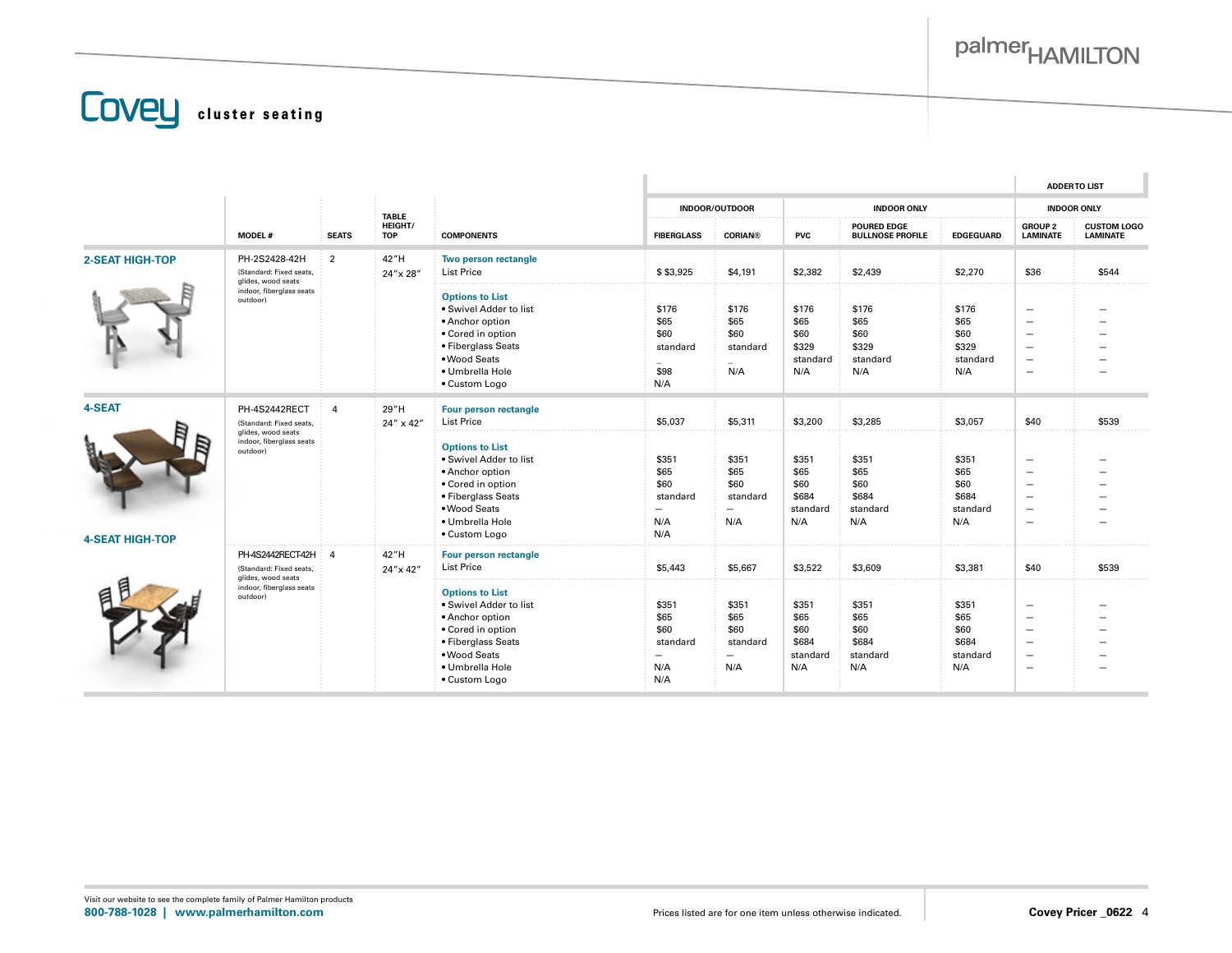**COVEL** cluster seating

|        |                                                                         |              |                         |                                                                                                                                                                    |                                                 |                                                                      |                                                                                 |                                                                                 |                                                            |                                                                                                                                                                      | <b>ADDERTO LIST</b> |
|--------|-------------------------------------------------------------------------|--------------|-------------------------|--------------------------------------------------------------------------------------------------------------------------------------------------------------------|-------------------------------------------------|----------------------------------------------------------------------|---------------------------------------------------------------------------------|---------------------------------------------------------------------------------|------------------------------------------------------------|----------------------------------------------------------------------------------------------------------------------------------------------------------------------|---------------------|
|        |                                                                         |              | <b>TABLE</b><br>HEIGHT/ |                                                                                                                                                                    | INDOOR/OUTDOOR                                  |                                                                      | <b>INDOOR ONLY</b><br><b>POURED EDGE</b>                                        |                                                                                 | <b>INDOOR ONLY</b><br><b>GROUP 2</b><br><b>CUSTOM LOGO</b> |                                                                                                                                                                      |                     |
|        | <b>MODEL#</b>                                                           | <b>SEATS</b> | <b>TOP</b>              | <b>COMPONENTS</b>                                                                                                                                                  | <b>FIBERGLASS</b>                               | <b>CORIAN®</b>                                                       | <b>PVC</b>                                                                      | <b>BULLNOSE PROFILE</b>                                                         | <b>EDGEGUARD</b>                                           | <b>LAMINATE</b>                                                                                                                                                      | <b>LAMINATE</b>     |
| 8-SEAT | PH-8S2496RECT<br>(Standard: Fixed seats,<br>glides, wood seats          | 8            | 29"H<br>24" x 96"       | <b>Eight person rectangle</b><br><b>List Price</b>                                                                                                                 | \$8,598                                         | \$9,402                                                              | \$5,403                                                                         | \$5,628                                                                         | \$5,288                                                    | \$121                                                                                                                                                                | \$704               |
|        | indoor, fiberglass seats<br>outdoor)                                    |              |                         | <b>Options to List</b><br>· Swivel Adder to list<br>• Anchor option<br>• Cored in option<br>• Fiberglass Seats<br>• Wood Seats<br>· Umbrella Hole<br>• Custom Logo | \$702<br>\$65<br>\$60<br>standard<br>N/A<br>N/A | \$702<br>\$65<br>\$60<br>standard<br>N/A                             | $\overline{\phantom{0}}$<br>\$702<br>\$65<br>\$60<br>\$1,367<br>standard<br>N/A | \$702<br>\$65<br>\$60<br>\$1,367<br>standard<br>N/A                             | \$702<br>\$65<br>\$60<br>\$1,367<br>standard<br>N/A        | $\overline{\phantom{a}}$<br>$\overline{\phantom{0}}$<br>$\overline{\phantom{a}}$<br>$\overline{\phantom{m}}$<br>$\overline{\phantom{a}}$<br>$\overline{\phantom{0}}$ |                     |
|        | PH-6S2496RECT-WC 6+1WC<br>(Standard: Fixed seats,<br>glides, wood seats |              | 29"H<br>24" x 96"       | Seven person rectangle<br><b>List Price</b>                                                                                                                        | \$8,046                                         | \$8,877                                                              | \$5,087                                                                         | \$5,312                                                                         | \$4,971                                                    | \$121                                                                                                                                                                | \$704               |
|        | indoor, fiberglass seats<br>outdoor)                                    |              |                         | <b>Options to List</b><br>· Swivel Adder to list<br>• Anchor option<br>• Cored in option<br>• Fiberglass Seats<br>• Wood Seats<br>· Umbrella Hole<br>• Custom Logo | \$614<br>\$65<br>\$60<br>standard<br>N/A<br>N/A | \$614<br>\$65<br>\$60<br>standard<br>$\overline{\phantom{0}}$<br>N/A | \$614<br>\$65<br>\$60<br>\$1,195<br>standard<br>N/A                             | \$614<br>\$65<br>\$60<br>\$1,195<br>standard<br>N/A                             | \$614<br>\$65<br>\$60<br>\$1,195<br>standard<br>N/A        | $\overline{\phantom{a}}$<br>$\overline{\phantom{a}}$<br>$\overline{\phantom{a}}$<br>$\overline{\phantom{a}}$<br>$\overline{\phantom{0}}$<br>$\overline{\phantom{a}}$ |                     |
|        | PH-8S4860RECT<br>(Standard: Fixed seats,<br>glides, wood seats          | 8            | 29"H<br>48" x 60"       | <b>Eight person rectangle</b><br><b>List Price</b>                                                                                                                 | \$8,649                                         | \$9,526                                                              | \$5,628                                                                         | \$5,373                                                                         | \$4,835                                                    | \$121                                                                                                                                                                | \$718               |
|        | indoor, fiberglass seats<br>outdoor)                                    |              |                         | <b>Options to List</b><br>· Swivel Adder to list<br>• Anchor option<br>• Cored in option<br>• Fiberglass Seats<br>• Wood Seats<br>· Umbrella Hole<br>• Custom Logo | \$702<br>\$65<br>\$60<br>standard<br>N/A<br>N/A | \$702<br>\$65<br>\$60<br>standard<br>$\frac{1}{2}$<br>N/A            | $=$<br>\$702<br>\$65<br>\$60<br>\$1,367<br>standard<br>N/A                      | $\overline{\phantom{0}}$<br>\$702<br>\$65<br>\$60<br>\$1,367<br>standard<br>N/A | \$702<br>\$65<br>\$60<br>\$1,367<br>standard<br>N/A        | $\overline{\phantom{a}}$<br>$\overline{\phantom{0}}$<br>$\overline{\phantom{0}}$<br>$\overline{\phantom{a}}$<br>$\overline{\phantom{m}}$<br>$\overline{\phantom{a}}$ |                     |
|        | PH-7S4860RECT-WC<br>(Standard: Fixed seats,<br>glides, wood seats       | 7+1WC        | 29"H<br>48" x 60"       | Seven person rectangle<br><b>List Price</b>                                                                                                                        | \$8,001                                         | \$9,005                                                              | \$5,312                                                                         | \$5,057                                                                         | \$4,518                                                    | \$121                                                                                                                                                                | \$718               |
|        | indoor, fiberglass seats<br>outdoor)                                    |              |                         | <b>Options to List</b><br>· Swivel Adder to list<br>• Anchor option<br>• Cored in option<br>• Fiberglass Seats<br>· Wood Seats<br>· Umbrella Hole<br>• Custom Logo | \$614<br>\$65<br>\$60<br>standard<br>N/A<br>N/A | \$614<br>\$65<br>\$60<br>standard<br>$\overline{\phantom{0}}$<br>N/A | \$614<br>\$65<br>\$60<br>\$1,195<br>standard<br>N/A                             | \$614<br>\$65<br>\$60<br>\$1,195<br>standard<br>N/A                             | \$614<br>\$65<br>\$60<br>\$1,195<br>standard<br>N/A        | $\overline{\phantom{0}}$<br>$\sim$<br>$\overline{\phantom{a}}$<br>$\overline{\phantom{0}}$<br>$\overline{\phantom{m}}$                                               |                     |